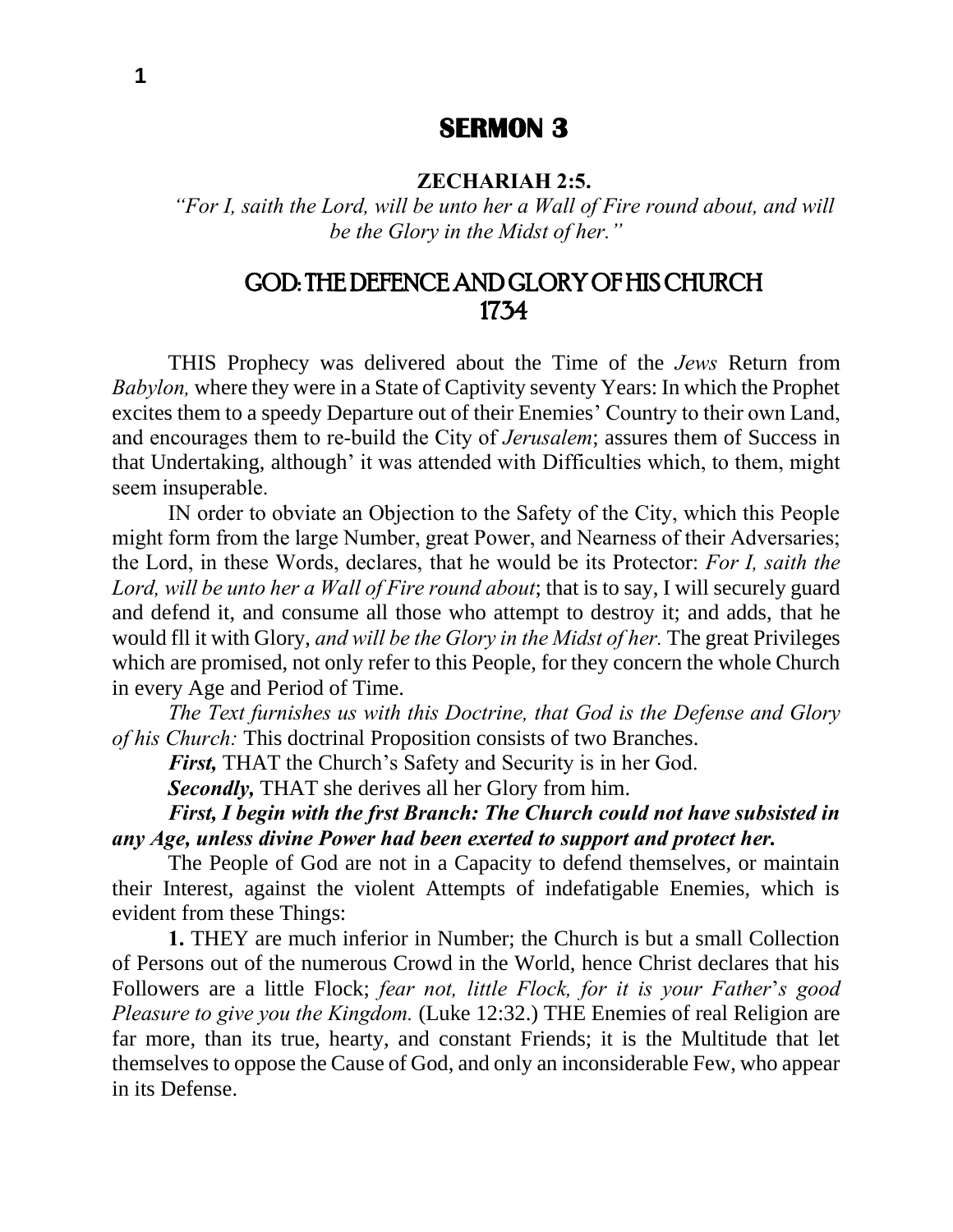**2.** THE Church in general, is composed of Persons mean and contemptible; there is but a small Number of the Wealthy and Powerful, that have Humility enough to espouse and defend the despised Interest of a Redeemer. The Apostle's Observation holds true to this Day, *that not many wise Men after the Flesh, not many mighty, not many noble, are called* (1 Corinthians 1:26.): Some indeed of a higher Rank are Instances of sovereign Grace, the Consideration of which should infame their Zeal for the Honor of God, and quicken their Desires to contribute to the Spread of his Gospel: But the much greater Part of Believers are in low and obscure Life; therefore it is not to be expected that the Cause of Religion can be maintained by the Power and Influence of such as embrace it. **3.** THE People of God are not equal in Wisdom and Policy to their Enemies: The Generality of those who profess the Name of Christ, are Persons of weak Understandings; therefore our Lord observes, *with Thankfulness to the Father, that he had hid the Mysteries of the Gospel from the wife and prudent, i.e. Men Superior Knowledge and Abilities, and revealed them to Babes*; that is to say, *to such as are of mean Capacities* (Matthew 11:25.): Nor will the Circumstances of these Persons allow them to take the Methods for Improvement in Knowledge and Experience, as those in the opposite Interest are capable of; therefore the Cause of Christ is destitute of such temporal Assistance for its Support and Propagation, which the contrary to it is furnished with: These Things being thus, it must necessarily be allowed, that the Churches Defense and Security arises not from within her self.

*Secondly,* HER Enemies are ready to improve every Opportunity and Advantage which offer to disturb and distress her. The carnal Mind of Man is filled with a fixed Aversion to God, and all spiritual Good, as the Apostle affirms, *the carnal Mind is Enmity against God, it is not subject to the Law of God, neither indeed can be* (Romans 8:7.): And therefore the nearer any Saint approaches to the Likeness of God, the greater as the Hatred of wicked Men to him.

Thus, *Cain* slew his Brother *Abel, because his own Works were evil, and his Brother*'*s righteous* (1 John 3:12.)*.* This fettled Enmity in the Hearts of Men to powerful Godliness, pushes them on to treat the Professors of it with the greatest Severity: This Matter is capable of abundant Proof from the many Plots, and Conspiracies, which were formed against the old *Testament* Church before her Captivity in *Babylon*: But my Design is briefly to observe the Opposition which her Enemies made to obstruct and prevent the Re-building of the holy City and Temple; in which we shall discover Hypocrisy, Calumny, and inveterate Malice, *the common Principles upon which the Churches Opposers act.* It was predicted by the Prophet *Jeremiah,* that *Cyrus,* King of *Persia, sh*ould enact a Decree to impower the *Jews* to return to their own Land, and rebuild the Temple of the Lord, which Prediction had its exact Accomplishment at the Time prefixed, as *Ezra* informs us: *Now in the first Year* of Cyrus *King of* Persia, (*that the Word of the Lord, by the Mouth of* Jeremiah,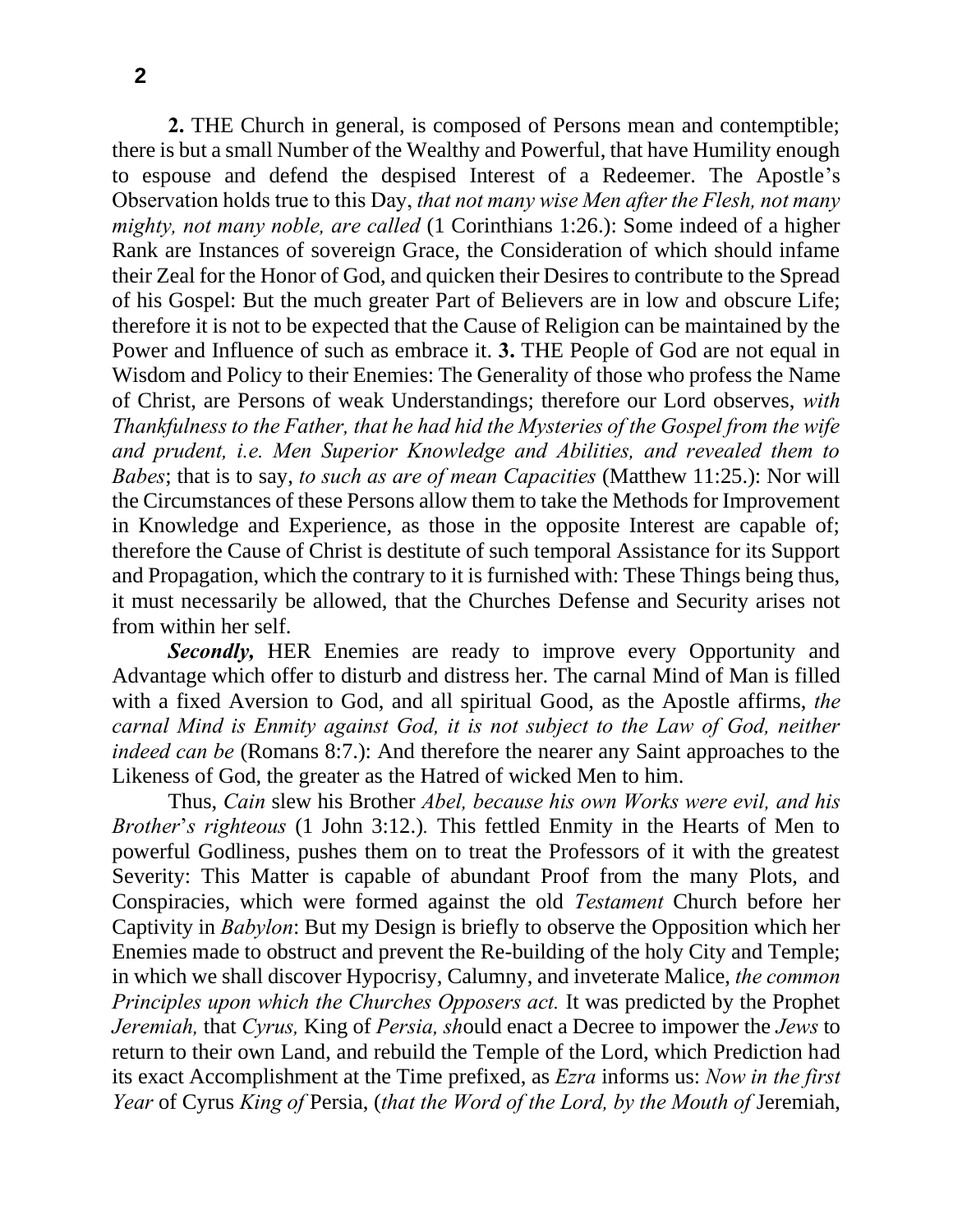*might be fulfilled*) *the Lord stirred up the Spirit of* Cyrus *King of* Persia, *that he made a Proclamation throughout all his Kingdom, and put it also in writing, saying, Thus saith* Cyrus *King of* Persia, *the Lord God of Heaven hath given me all the Kingdoms of the Earth, and he hath charged me to build him an House at* Jerusalem, *which is in* Judah (Ezra 1:1, 2.). Whereupon the Principal and Chief of the People joyfully departed from *Babylon* to execute the Royal Will of *Cyrus,* who ordered that they should be furnished with everything requisite thereto. As soon as this Work was begun, the *Samaritans* pretended Alliance, and Friendship, with the *Jews,* and offered to assist them therein; yet not with any real Design to advance it, but to hinder its Progress, as their future Conduct evidently proves: Such Dissimulation and Hypocrisy is not unusual with the Church's Adversaries, in order to obtain the greater Advantage against her. These very Persons sent a Letter full of heavy and false Accusations to *Cambyses* (who in Scripture is called *Artaxerxes,* and *Ahasuerus*) the Son of *Cyrus,* against the People to whom they expressed so much Respect, representing them as full of seditious and rebellious Principles, which caused the King to give strict Order that a Stop should be put to the Work; and accordingly there was, with Expedition and great Force (Ezra 4.): Nor was it revived 'till the second Year of the Reign of *Darius,* who succeeded *Cambyses* on the Throne; at which Time also, the Enemies of the Church fought how to prevent its farther Success: But Providence over-ruled the Methods they took to strengthen the Hands of those engaged therein (Ezra 5, 6.) *It is frequent with God, to turn the Measures of the Adversaries of his People to a far different Use, from what they design.*

THE City and Temple of God were rebuilt, notwithstanding the violent Opposition. made against it by a large Number of implacable and malicious Adversaries, who stuck at *nothing* that might have obstructed the Work.

THUS *the Lord was a Wall of Fire round about it*; for this Undertaking was not effected by humane Force, or Policy, but by the miraculous Blessing of Providence, as we learn from these Words, "*Not by Might, nor by Power, but by my Spirit, faith the Lord of Hosts* (Zechariah 4:6.)*.*

As the Church, in the former Dispensation, was encompassed with Enemies, so under the present, she hath suffered many Afflictions from the Hands of powerful Adversaries.

WHEN Christianity was first planted, great Persecutions were raised against it by *Rome Pagan,* of which History informs us, "Nevertheless, the Purity and Power of Religion exceedingly flourished; and large Numbers embraced the Christian Faith, being encouraged to it by the pious Lives and holy Triumphs of the Saints, when in the most *cruel Torments* that hellish Rage and Malice could invent".

I AM of Opinion that the Interest of Christ never lost Ground by the strongest Oppositions its most inveterate Enemies have been able to make against it; Adversity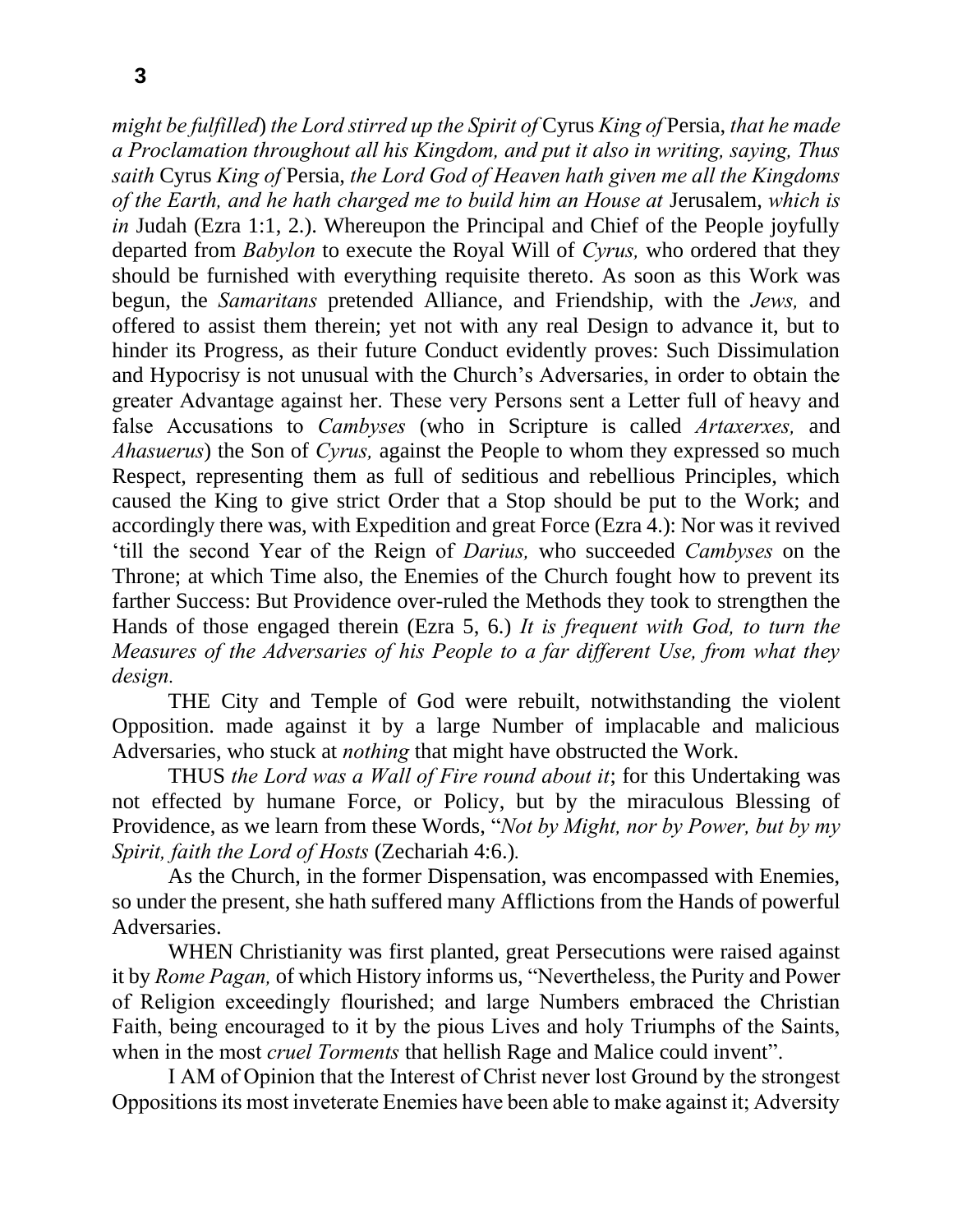has always proved more to the Advantage of the Church than Prosperity: This is evident in the different Turn which the Affairs of Religion took in the Reign of *Constantine,* the first Christian Emperor; for under his Government, Corruptions in Doctrine, and superstition in Worship, were soon introduced by many *ambitious Clergy,* who valued the Christian Religion no farther than the Profession of it served to promote their temporal *Interests.*

AND to this Cause, I apprehend, are owing the abominable Errors, and detestable Idolatries, of the *Romish* Church.

WHEN it pleased God to set the Reformation on Foot, by *Wickliff* in *England, Huss* and *Hierom* of *Prague*; How did the Devil rage?

What Troubles did he bring upon those, who embarked in this glorious Cause? But it being of God, it prospered in spite of all Opposition; and since the Establishment of the Reformed Religion here, What numerous Methods have been taken to reduce *England,* the Bulwark of the Protestant Interest, under the *Roman*  Yoke?

THIS has been often attempted by open Violence, secret Intrigues, and devilish Projects: The cruel *Papists* designed to have given a fatal Blow to the Protestant Cause in *England,* by taking off the King, Lords and Commons, at once: If they had succeeded herein, What Rapine, and barbarous Murders, would have immediately followed throughout the Kingdom? But kind Providence discovered the execrable Plot, at the very Time, when it was to be executed (which was on this Day) to the great Confusion of its Authors, and the inexpressible Joy of the Nation: A memorable Deliverance indeed! which ought never to be forgot by all true Lovers of Religion and Liberty.

IN many other Instances since, God has eminently appeared for us.

In King *James* the Second's Reign, a Scheme was laid to in slave the Nation, to introduce Popery and arbitrary Power; but the Design of the Church's Enemies was, at that Time, also miraculously frustrated by the Prince of ORANGE coming over, and ascending the abdicated Throne.

As this Prince was a Hero in the Field, so on the Seat of Government, he was remarkably mild and gentle, always steady in his Principles of Religion, and to the Cause of Liberty.

THROUGH the whole of his Reign, he discovered a fervent Zeal for securing the Protestant Interest; and in nothing did he give a clearer Proof thereof, than fettling the Crown on the illustrious House of *Hanover*: A Family, which he was persuaded would pursue the same generous and noble Designs, that he had in View; nor was he mistaken in his Opinion, as is evident, since the Accession of that House to the Throne. But let us not forget what Measures were taken in a late Reign to deprive us of the happy Prospect of so just and mild a Government; and how seasonably God disappointed the Designs of our Enemies, in making way for GEORGE the First of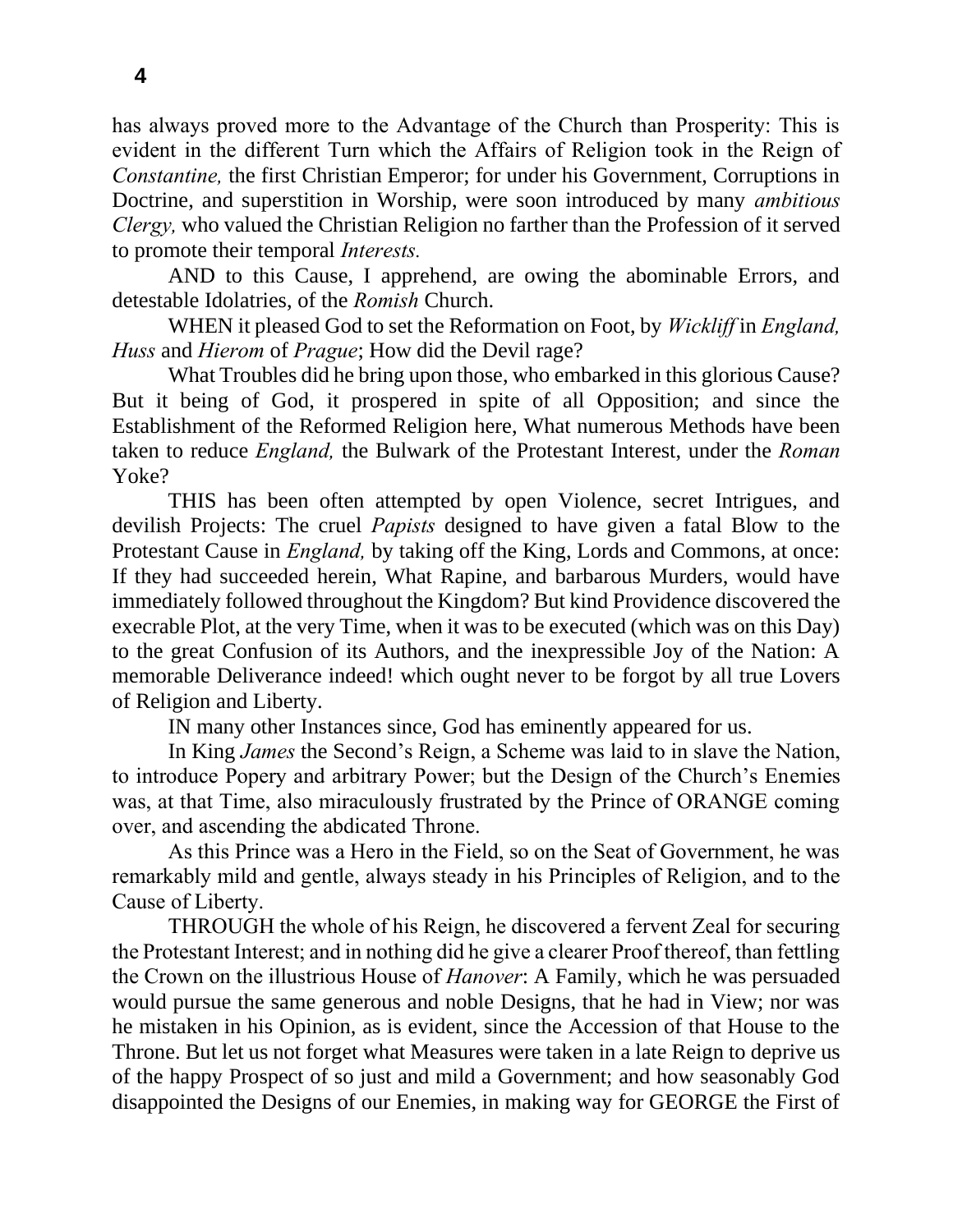glorious Memory, to ascend the *British* Throne, *To which he had an indisputable Right.*

GOD grant that the same Principles which he always stood frm to may fll the Breasts of all the Branches of his noble Family, and that they may continue to wear the *English* Crown to the latest Posterity:

*Some useful Observations may be deduced from these Things.*

**1.** THAT the Christian and Reformed Religion are true, or of God, what less than divine Power could have propagated the Christian Faith in the first Ages of the Church, when the whole World was let against it, and resolved to overthrow it; especially as a few ignorant and illiterate Men were employed to spread it: And yet, *the Word of the Lord had free Course, and was glorified* (2 Thessalonians 3:2.)*.*

It obtained Conquests over almost all the Nations in the World, but not by *humane Force,* for of that it was destitute; as it is really *very foreign from its Nature*: And pretty much the same may be observed of the Reformed Religion. The Persons engaged in the Reformation were very few; their Enemies numerous and potent, who made the most fierce and cruel Oppositions against it: Nevertheless, it gained surprising Advances in a very short Time, which evidently discovers it to be the Cause of God.

**2.** THE great Folly of those, who leek the Ruin of the Church, one would imagine, that as they have often been defeated in their Designs against her, and in such a Manner, as plainly demonstrates that God is resolved upon her Defence.

THEY might easily collect, that it is in vain to attempt her Subversion; and that the Consequence will certainly be fatal to themselves.

THAT the Church hath sufficient Encouragement in the greatest Dangers to depend upon the Protection of Providence, *God is in the Midst of her, she shall not be moved, God shall help her, and that right early* (Psalm 46:5.)*.* That the Lord will be the Security of his People may be concluded from these Things:

**(1)** HIS Value for them above all others, the Church is most nearly interested in his Favor, he treats all others with Neglect in Comparison of her: When Nations, or Kingdoms, stand in the Way of his gracious Purposes concerning his Saints, he gives them over to Ruin and Destruction; hence he thus lays unto the Church, *I gave* Egypt *for thy Ransom,* Ethiopia *and* Seba *for thee, I will give Men for thee, and People for thy Life* (Isaiah 43:3, 4.)*.*

THERE are none in the World of which he makes any Account but his Children; and therefore, he expresses himself after this Manner, *What have I here, that my People is taken away for nought* (Isaiah 52:5.). This Language clearly intimates, that all others are as nothing in his Esteem; his tender Concern for the Church he lets forth in the most moving Way in these Words, He *that toucheth you, toucheth the Apple of mine Eye* (Zechariah 2:8.)*.*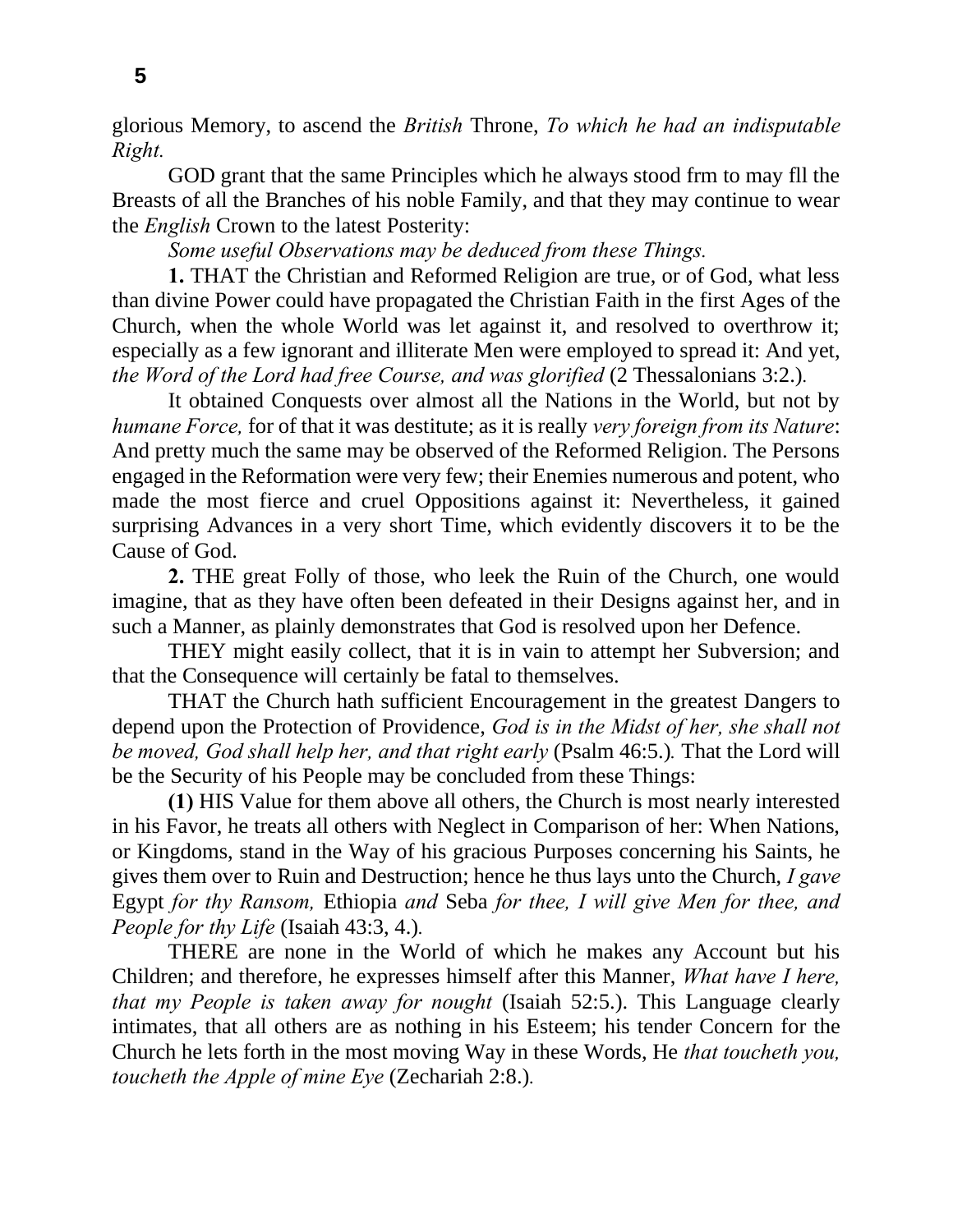THAT is, as a Man is industriously concerned to defend that valuable and useful Member from Injury; so I am thoroughly engaged in your Welfare and Safety from that infinite Love and Value I have for you.

**(2.)** HE has promised it, and his Word may be depended on; the holy Scriptures abound with Promises of this Kind. The Church may expect perpetual Protection from God, as we learn by those Words of his, *Sing ye unto her, a Vineyard of red Wine, I the Lord do keep it, I will water it every Moment*; *left any hurt it, I will keep it Night and Day* (Isaiah 23:3.)*.* The sacred Oracles declare, that the *Saints shall dwell on high*; *and that the Place of their Defense shall be in the Munitions of Rocks.*

The Church though a small, is yet a *strong City, because God will appoint Salvation for Walls and Bullwarks*: Now the gracious Promises of God may be fully relied on; for *he is in one Mind, and who can turn him? And what his Soul desireth, even that he doth*: *God is not a Man, that he should lye*; *neither the Son of Man, that he should repent*: *Hath said it, and shall he not do it? Or, Hath be spoken, and shall he not make it good* (Job 23:13; Numbers 23:19.).

**(3.)** His own Glory is nearly interested in this Matter: The Welfare of the Church is interwoven with the Honor of her God; his Name is publicly professed by her, his Word is precious to her, and in his Institutions the delights: Her several Members are called *Trees of Righteousness, the planting of the Lord, that he might be glorified* (Isaiah 56:3.). The Lord allures us that they *are a People formed for himself, and that they shall shew forth his Praise.* The Church is the proper Seat of divine Glory on Earth; hence the Apostle hath these Words, *To him be Glory in the Church by Christ Jesus throughout all Ages, World without end,* Amen (Ephesians 2:21.): Therefore a Regard in God to his own Honor will influence him to protect the Saints.

**(4.)** He will destroy those who seek the Ruin of his Church, none can afflict the Saints without the .greatest Injury to themselves; since God is as tender of them, as a Man is of the Apple of his Eye: The Church is *a burdensome Stone, and all that burden themselves with her shall be cut in Pieces, though all the People in the Earth be gathered together against her* (Zechariah 12:3.). God may for wise Reasons permit the Enemies of his People to harass and distress them, yea, he may use them as his Rod for the Correction of his Children; yet this will not excuse them from his most severe Resentment and Anger, which, I apprehend, to be the Import of these Words, *Thus saith the Lord of Hosts, I am jealous for* Jerusalem, *and for* Zion *with a great jealousy*; *and I am very sore displeased with the Heathen that are at ease, for I was but a little displeased, and they helped forward the Affliction.* To the Saints the Lord is *a Wall for their Security, and round about them,* so that they are not any way open to Invasion: As he is *a Wall of Fire,* it is most certain that he will consume and burn up those who attempt the Destruction of his Church, the City about which he is a Wall of Protection and Defense.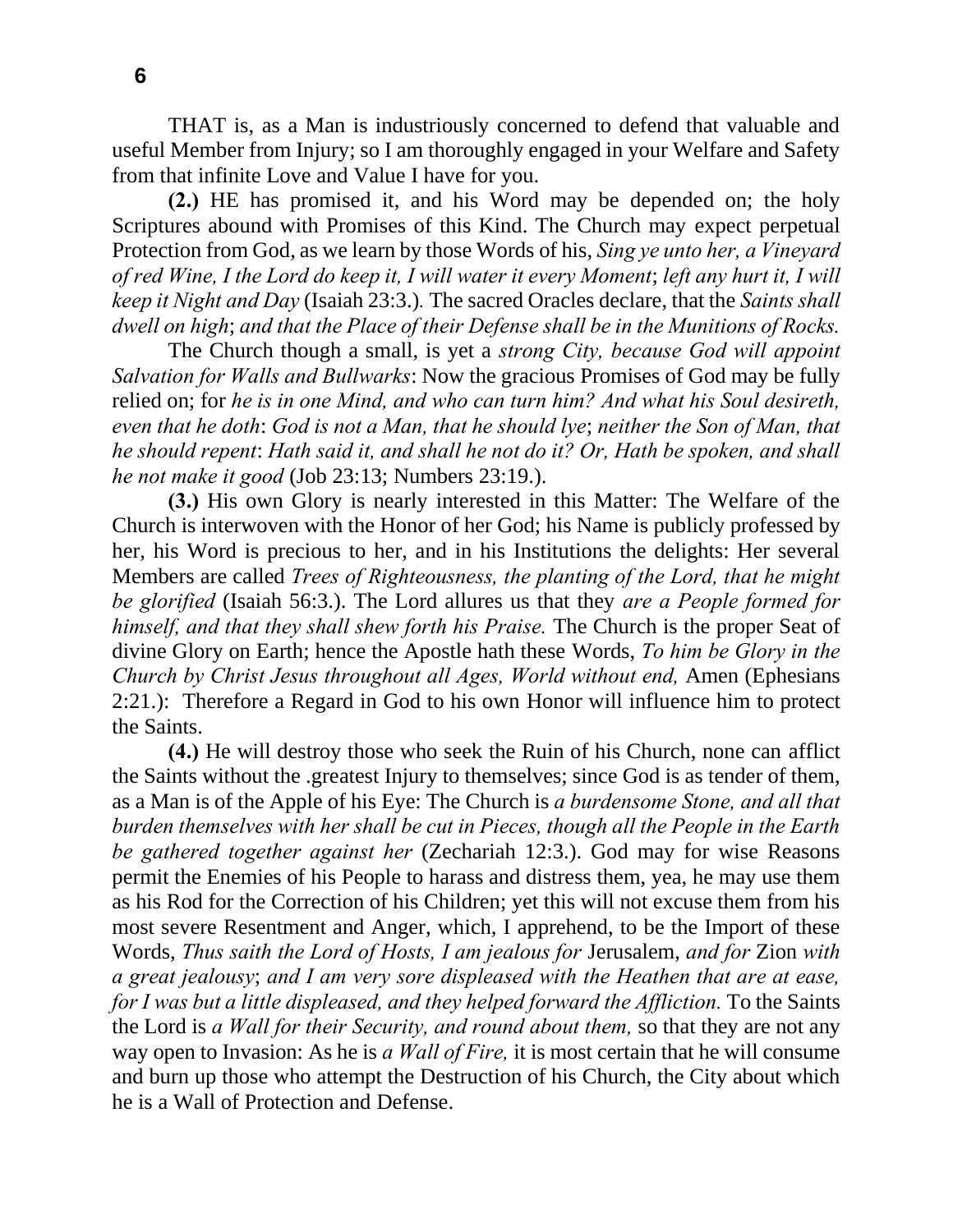However. formidable her Enemies may be, and though they may imagine that it is an easy Thing to devour her, because she is weak and defenseless in herself, as was before observed; yet they will ever find it absolutely impossible, and will eternally sink under the intolerable Weight of divine Vengeance.

THEY are but as combustible Matter before devouring Flames, they are comparable to Briars and Thorns, not only on account of the Grief and Pain which they occasion to the Church; but also because they will be consumed in a Moment by the burning Wrath of a provoked God: For to them he will forever be *a consuming Fire* (Hebrews 12:28.), without any Intermission or Allay.

I proceed to consider the second Branch of the Doctrine.

*Secondly, The Church derives all her Glory from God: And will be the Glory in the Midst of her.* These Words may be understood passively, or actively, as *Cornelius a Lapide* observes, though he. prefers the latter Sense, "This Glory may be taken in a two-fold Manner; first *passively,* i.e. in her I will be Glorious, that is, I will be glorified and reverenced with honorable Worship in Jerusalem: Thus several take it, as he tells us; secondly, and better *actively;* i.e. I will glorify Jerusalem, I will bring Glory to it"; in this Light other understand it, as he informs us.

I SHALL consider it in both Senses, God as glorified in the Church by what he works in her; and by that which he enables her to do with a direct View to his Honor.

#### **1.** *God is greatly honored in the Church by what he works in her.*

And, **(1.)** In the Conquests he makes upon the Hearts of rebellious Men.

BY his omnipotent Grace, he subdues the stubborn and perverse Will of Man, brings him to submit to Christ as King in *Zion,* or cheerfully to yield Obedience to him in that Capacity. It is true, the Language of every natural Person's Heart is, *I will not have this Man to reign over me* (Luke 19:14.); but God conquers the inflexible Will of the Sinner, according to his Promise in the everlasting Covenant, *thy People shall be willing in the Day of thy Power* (Psalm 110:3.)*.*

FROM this Work abundant Glory redounds to the Riches of God's Grace, as is most evident from these Words, *But God, who is rich in Mercy, for his great Love wherewith he loved us, even when we were dead in Sins, hath quickened us together with Christ, by Grace ye are saved*: *That in the Ages to come he might shew the exceeding Riches of his Grace in his Kindness towards us through Christ Jesus* (Ephesians 2:4, 5, 7.)*.* 

**(2.)** IN upholding of his Saints; they are insufficient of themselves to perform any Thing that is spiritual, their corrupt Part strongly inclines them to back-slide from God; hence the Lord says of them, *My People are bent to Back-sliding from me.* (Hosea 11:7.) THEY are subject to many Temptations, and unable to resist the least; a great many Enticements to Evil frequently present to them, which entangle the Affections, and influence the Will: And therefore they cannot persevere in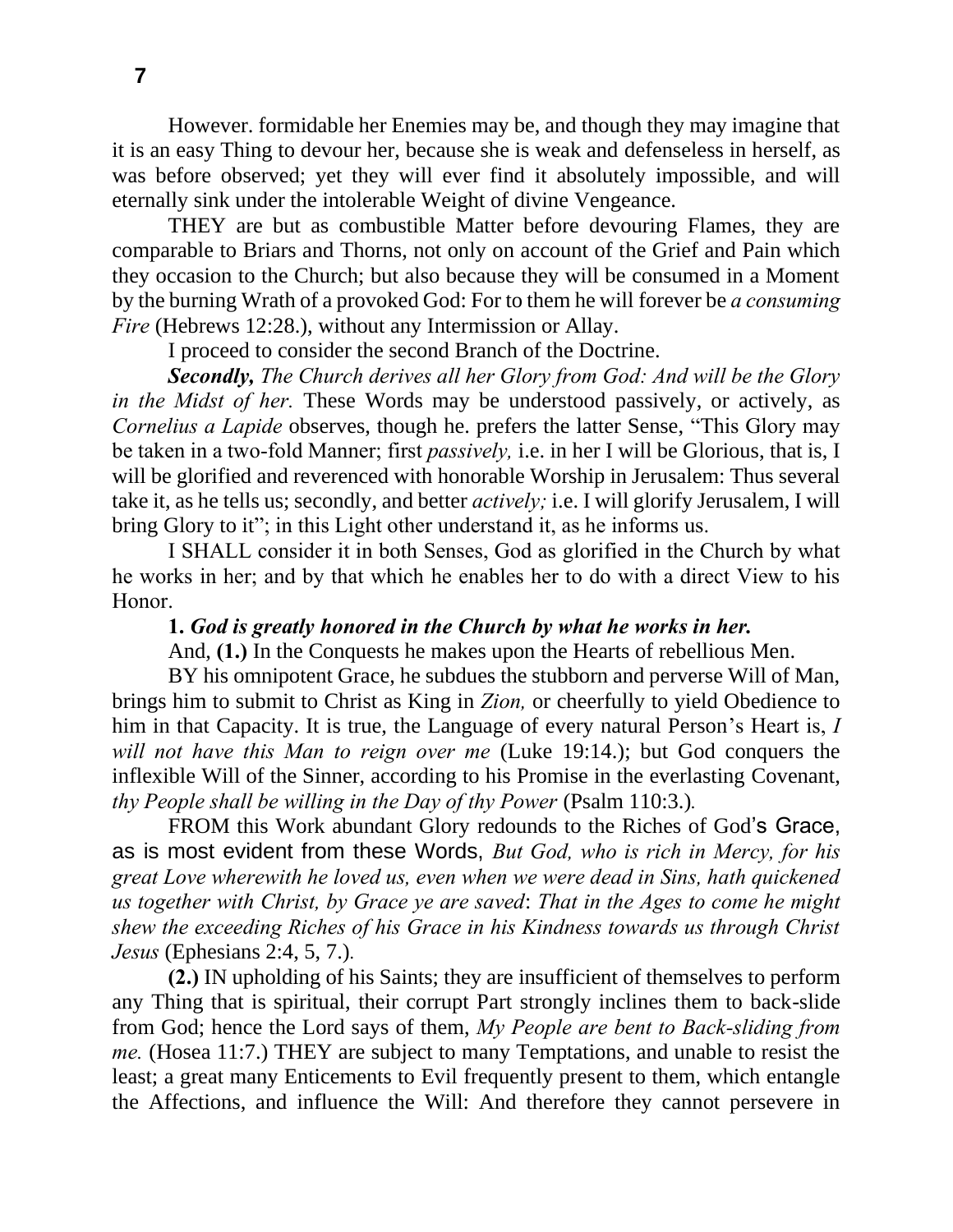Holiness in their own Strength; but they shall be *kept by the Power of God through Faith unto Salvation* (1Peter 1:5.). In their Support and Preservation the Wisdom of God is displayed; for the greatest Enemies are over-come, Sin, Satan, and the World, by such as are impotent in themselves; and this is readily acknowledged to be all of free Grace by the Saints: Also the almighty Arm of God is most clearly discovered in enabling such weak and feeble Creatures to withstand and conquer potent, subtle, and unwearied Adversaries.

### **2.** *God is greatly glorified in the Church, by what he enables her to perform with a direct view to his honor.*

**(1.)** BY that Faith she exercises in him: The true Church is composed of Believers in Christ; the is a spiritual House made up of lively Stones, as faith the Apostle, *And ye also as lively Stones, are built up a spiritual House* (1 Peter 2:5.)*.*

THAT is to say, they were Persons endued with supernatural Life, which is the proper Principle of all spiritual Acts: Those who are in a State of Unregeneracy are destitute of such a Principle of Grace; and therefore the Apostle observes to the *Ephesians,* that they once were dead in Sin, *and you hath he quickened who were dead in Trespasses and Sins* (Ephesians 2:1.)*.* Life must necessarily precede Motion as a Cause doth its Effect; all Acts flow from Life; spiritual Acts proceed from spiritual Life; such an Act is resting on God's Promise, which is Faith: By the Exercise of that Grace God is highly honored; hence it is said, that *Abraham staggered not at the Promise of God through Unbelief*; *but was strong in Faith, giving Glory to God* (Romans 4:20.)

THIS is an excellent Grace, it abases the Creature, and ascribes the Whole of our Salvation, and of every Mercy to God, it adores his incomprehensible Wisdom, admires his infinite and immense Favor, extols his Power, and cheerfully submits to his fovereign and absolute Dominion in all Things.

**(2.)** THE holy Obedience of the Church advances the Glory of her God, the hath a tender Regard to his Honor, and desires a perfect Conformity to his most righteous Will.

SIN is the greatest Burden of the Saints, and it gives them, when it is prevalent in their Souls, inexpressible Disquietude; under divine Influence their Language is really this to their heavenly Father, *Teach me to do thy Will, for thou art my God, thy Spirit is good, lead me into the Land of Uprightness* (Psalm 143:10.)*.* The Spring of their Obedience is not Selfish and carnal, but evangelical and spiritual; it is not performed with an Expectation of procuring Favors from God, but to acknowledge with a humble Gratitude his unmerited Regard and Love: This is a truly generous and noble Principle, which is formed in the Saints by the holy Ghost, and is cherished by all his Operations upon them.

**(3.)** GOD is honored by Ascriptions of Glory to him; this will be the delightful Service of the Church in Heaven, without any Interruption; and it is a Work which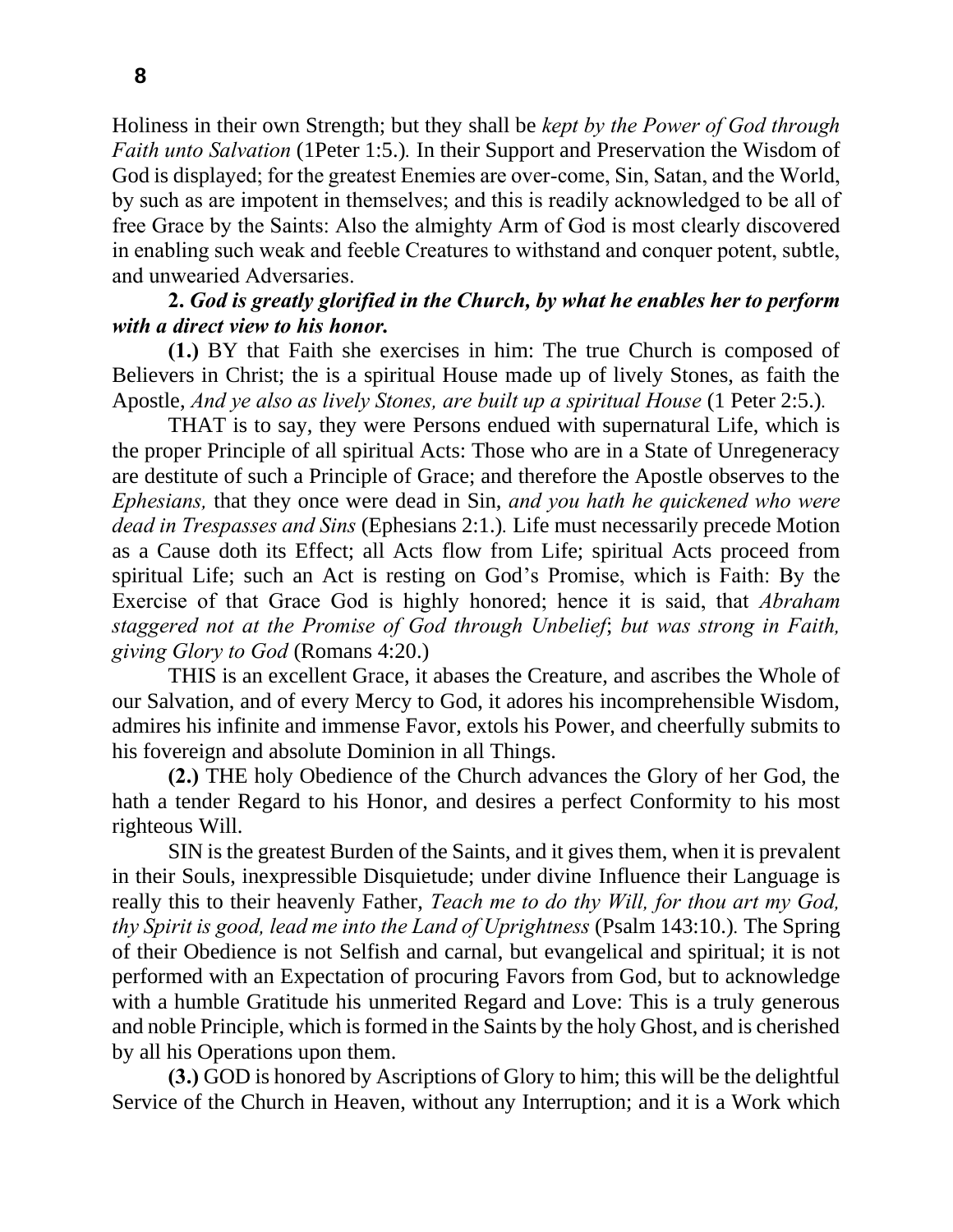**9**

the Saints begin on Earth, when they have a lively Sense of their own Unworthiness, or view the Impurity of their Hearts, and the Imperfections that attend all their Duties, when they have a Prospect of their aggravated Guilt: And behold how God's super-abounding Grace rises over their Mounts of Sin and Rebellion, that it has secured to them the most valuable Blessings, they are struck with Wonder, and cannot but give him the Glory thereof in such low and humble Expressions as these, *Not unto us, O Lord, not unto us, but unto thy Name give Glory (Psalm 115:1.)* with the greatest Pleasure at such a Time they joyn with the Apostle in laying, *Blessed be the God and Father of our Lord Jesus Christ, who hath blessed us with all Spiritual Blessings in heavenly Places in Christ* (Ephesians 1:3.): Thus God is glorified in the Church.

## **3.** *The Words may be understood actively, I will fill her with Glory:*

The Church's Glory doth not consist the Multitude of her Members, a Christian Community may be large and numerous, and yet dishonorable; the Riches and Grandeur of her Members are not her Glory, nor are beautiful Edifices for the public Exercise of religious Duties any Part of her Honor, neither doth it consist in a pompous and gay Mode of Worship; the Church may be truly Glorious, although all these Things are wanting: This must be granted if it be allowed that the purest Church which ever was upon Earth might lay claim to true Honor, which was composed of Christ and his Apostles; indeed, where these are not, the far greater Part of Mankind imagine that the Glory of Religion doth not attend.

THE Church's Beauty is not discoverable by a carnal Eye, for it is spiritual and invisible, this is truly Illustrious; but internally so, *The King*'*s Daughter is all glorious within, her Clothing is of wrought Gold* (Psalm 45:13.)*.* Her outward Appearance is mean and despicable, yet she possesses inwardly the greatest Glory, upon which Account she thus speaks of herself, I *am black, but comely as the Tents* of Kedar, *as the Curtains of* Solomon (Canticles 1:5.); the outside of which were coarse and rough, but within they were very beautiful and rich: Her real Beauty and Luster consists in these Things:

**(1.)** THE Purity of the Principles she embraces and defends. The Gospel is an excellent System of Doctrines, which are calculated for the Honor of God, and that center in the Glory of the Mediator; hence it is called Glorious, *according to the glorious Gospel of the Blessed God* (1 Timothy 1:11.)*.* Now it is to the Advantage as well as Honor of the Saints to preserve the Gospel pure and free from the invented Schemes of Men: The Primitive Church is highly commended for a close Adherence to divine Truth; *and they continued steadfastly in the Apostle*'*s Doctrine and Fellowship, and in breaking of Bread, and in Prayers* (Acts 2:42.)*.*

WHENEVER the Church becomes corrupt in her Opinion, she declines in her true Glory; and therefore let all the Saints, as the Apostle exhorts, *stand fast in one Spirit, with one Mind, striving together for the Faith of the Gospel* (Philippians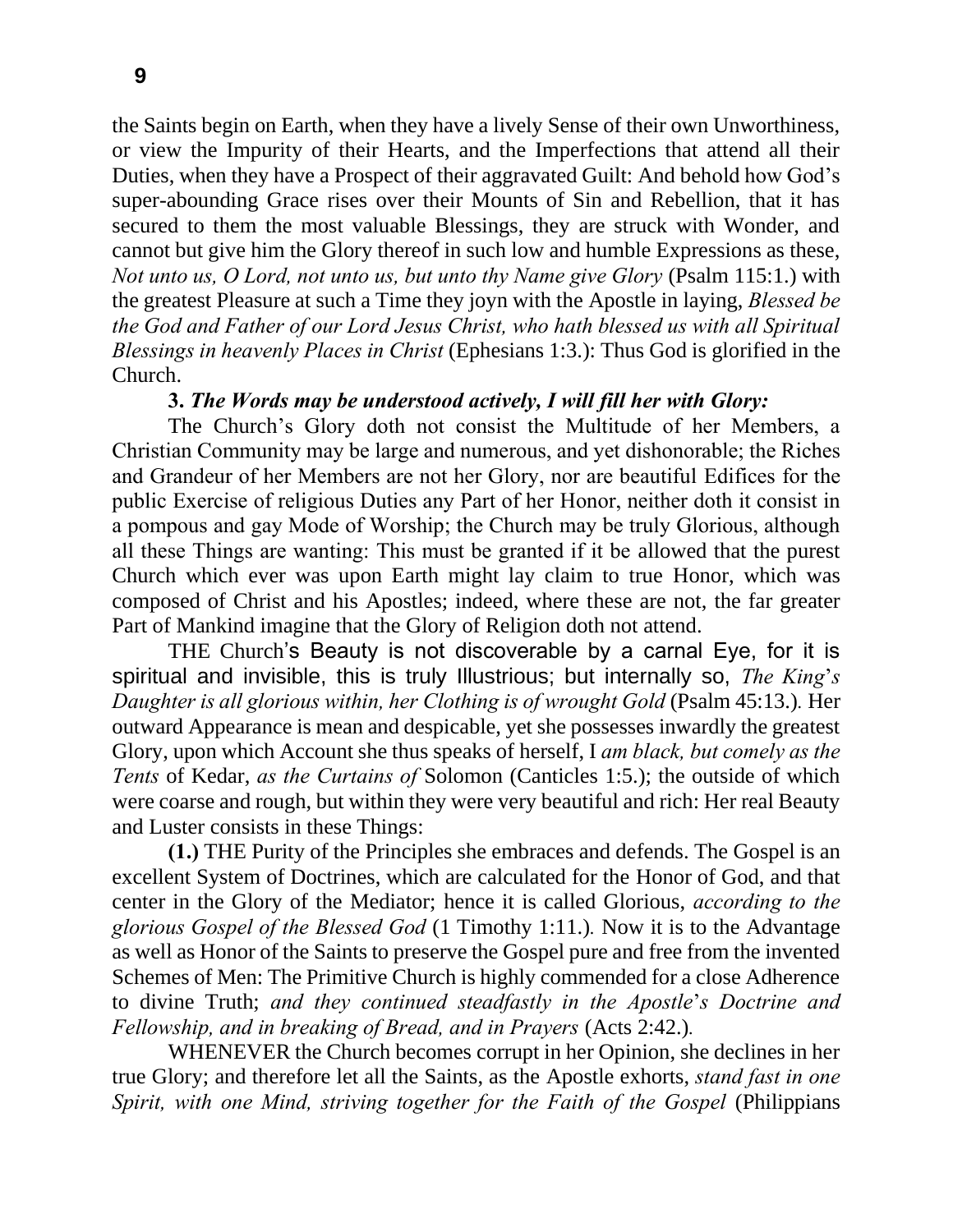1:27.)*.* Such as never discerned the Excellency, felt the Power, nor tasted the Sweetness of Christian Doctrines, may conceive that it is of little or no Moment, what Reception and Entertainment they meet with: But Persons enlightened by divine Grace discover an excelling Glory in them, and pay the strictest Regard to all the Branches of heavenly Truth: For they are sensible that the Doctrines of the free Grace of God are the Source of all their present Consolation, and the Sum of their future Hopes; therefore they cannot but esteem them more than all Things else; they know that *they are more to be desired than Gold, yea, than much fine Gold*; *they are sweeter to them than the Honey, and the Honey-comb* (Psalm 19:10.) That which heightens the Glory of the Gospel-Revelation is, it contains the fuller Display of the divine Perfections, as they harmoniously agree in the Salvation of lost Man, through the Obedience, Crucifixion, and Death of Christ: If therefore it is to the Honor of the Church to receive and maintain a Set of Doctrines, wherein the Glory of God is most nearly concerned, it must be allowed that it is her peculiar Glory to stand fast in the Truth.

**(2.)** HER Honor lies much in Strictness of Disciple. Christ the Head of the Church hath prescribed the belt of Rules to preserve Unity, Holiness of Life, and Incorruptness of Opinion, among his Followers, which it is the Glory of every Christian Community strictly to observe.

A religious Society cannot countenance Persons of pernicious Principles and scandalous Lives, without Censure from Christ: Thus he reproves the Church at *Pargamos,* because some of her Members entertained erroneous Doctrines, and were guilty of evil Practices, *I have a few Things against thee, because thou hast there them that hold the Doctrine of* Balaam, *who taught Balac to cast a Stumbling- block before the Children* of Israel, *to eat Things sacrificed to Idols, and to commit Fornication*; *so thou hast also them that hold the Doctrine of the* Nicolaitans, *which Thing I hate* (Revelation 2:14,15.).

THE Enemies of Religion are very forward to improve every irregular Step of the Saints to the Disadvantage of those Truths which they profess, their sinful Actions they charge upon their Sentiments, and represent the Doctrines they embrace as licentious and loose, affirm that they have no good Influence upon the Hearts or Lives of Men; and therefore every particular Congregation of Christ is under an indispensable Obligation to eject all such, whose Conduct is not answerable to their Profession, in order to prevent open Reproach from the World.

**(3.)** ANOTHER Branch of her Glory is the Holiness of her Members. It is certainly her Honor to be conformable to her Lord, *who is holy, harmless, undefiled, and separate from Sinners*

(Hebrews 7:26.), free from all Blemish in Heart and Life; *he did no Sin, neither was Guile found in his Mouth* (1 Peter 2:22.); he is the perfect Pattern whom she ought to follow: This he recommends to his People, laying, *learn of me, for I am*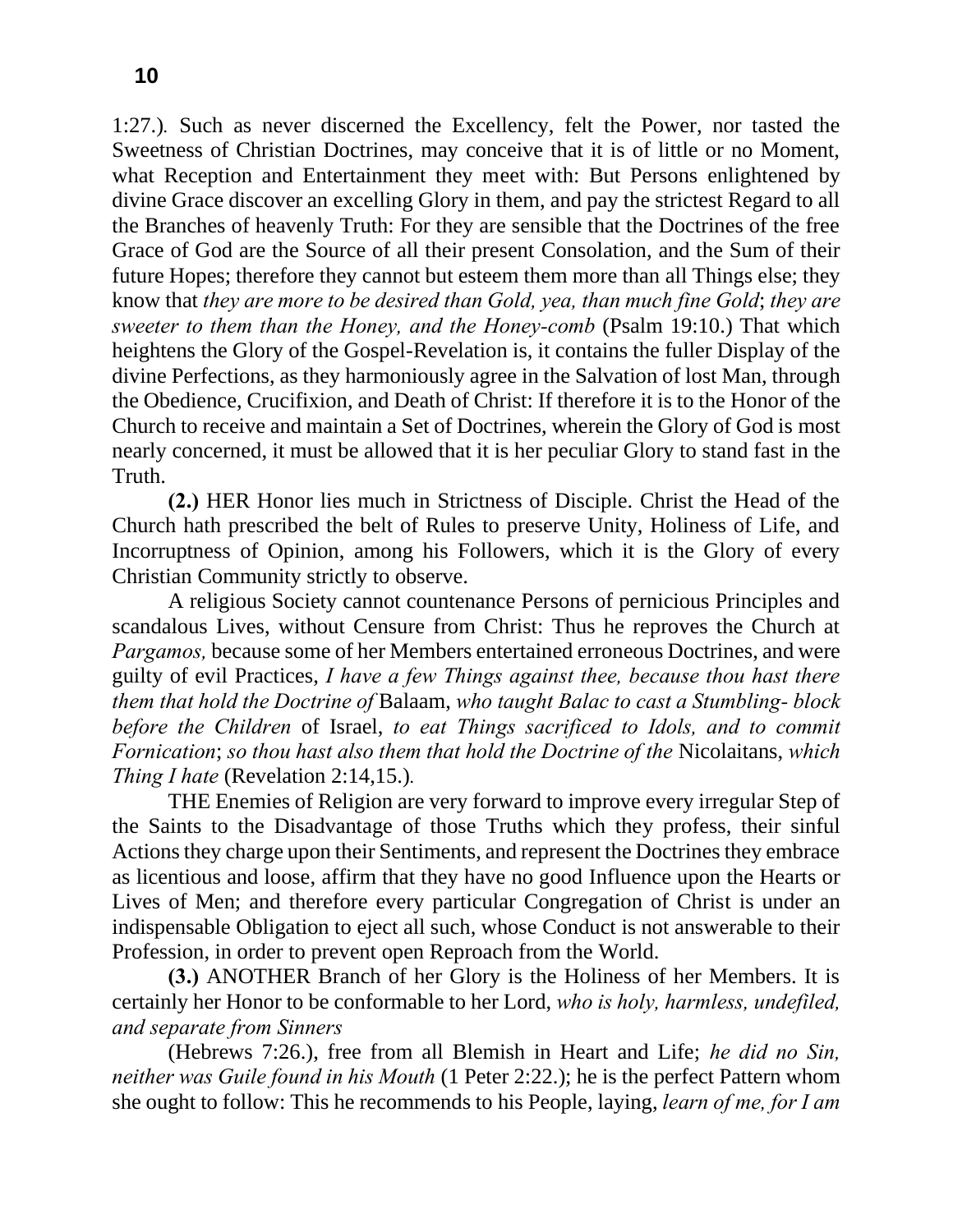*meek and lowly in Heart* (Matthew 11:29.); we are to imitate no others any farther than they tread in his Steps. The great Apostle proposes himself as an Example to the *Corinthians,* but with this Limitation, *Be ye Followers of me, even as I also am of Christ* 1 Corinthians 11:1.): Looseness and Immorality among Professors is a great Dishonor to the Christian Name; it causes the Gospel, and Ways of Christ, to be evil spoken of, as was before observed. On the contrary, a regular and holy Walk recommends Religion, and vindicates the Doctrine of Grace. from the false Aspersions which are thrown upon it by Opposers; and. is an evident Proof, that what is objected to it, as abating Men's Regard to Holiness, is mere Calumny and Falsehood; that it really influences such that have experienced its Power, to shun Vice, and practice Virtue: These were the happy Effects it produced in the Primitive Christians, as the Apostle affirms; *for the Grace of God which bringeth Salvation, and hath appeared to all Men*; *teaching us, that denying Ungodliness and worldly Lusts, we should live soberly, righteously, and godly, in this present World* (Titus 2:11, 12.)*.*

**(4.)** THE Church's Glory consists in Unity and Love. Jars and Contentions, Heats and Animosities among the Saints, weaken their Hands, and give an Opportunity to the Enemies of the Gospel to prejudice their common Interest; not that all Contention is unlawful, for it is a Duty incumbent upon us to contend for the Faith, we are expressly exhorted to it, *it was needful for me to write unto you, and exhort you, that ye should earnestly contend for the Faith which was once delivered unto the Saints* (Jude 1:3.); that is to say, for revealed Truth. When the Doctrine of Christ is opposed and Error is advanced, Providence calls upon his Servants to vindicate the one, and to expose the other, which ought to be done with Zeal and Fervor; but not with undue Heat, or personal Reflections on any: It very ill becomes those, who profess to have a Value for Revelation, to be Luke-warm and indifferent about the Doctrines it contains, whatever may be the Opinion of the Generality concerning them. No Branch of sacred Truth ought to be sacrificed to Peace, although some may presume to pronounce it of little *Consequence* or *Weight*: If the latter is not to be maintained without giving up the former, Dissension is rather to be chosen: To purchase Peace at the Expense of Truth, is buying it at too dear a Rate; but where the Cause of Truth is not concerned, we are to *follow the Things that make for Peace, and the Things wherewith one may edify another (Romans 4:19.); which* is beautiful and excellent, as the Words of the Psalmist plainly intimate, *Behold, how good and how pleasant a Thing it is, for Brethren to dwell together in Unity*; *it is like the precious Ointment upon the Head, that ran down upon the Beard, even*  Aaron's *Beard, that went down to the Skirts of his Garments*; *as the Dew of* Hermon, *and as the Dew that descended upon the Mountains of* Zion, *for there the Lord commanded the Blessing, even Life for evermore.* (Psalm 133:1, 2, 3*.*)